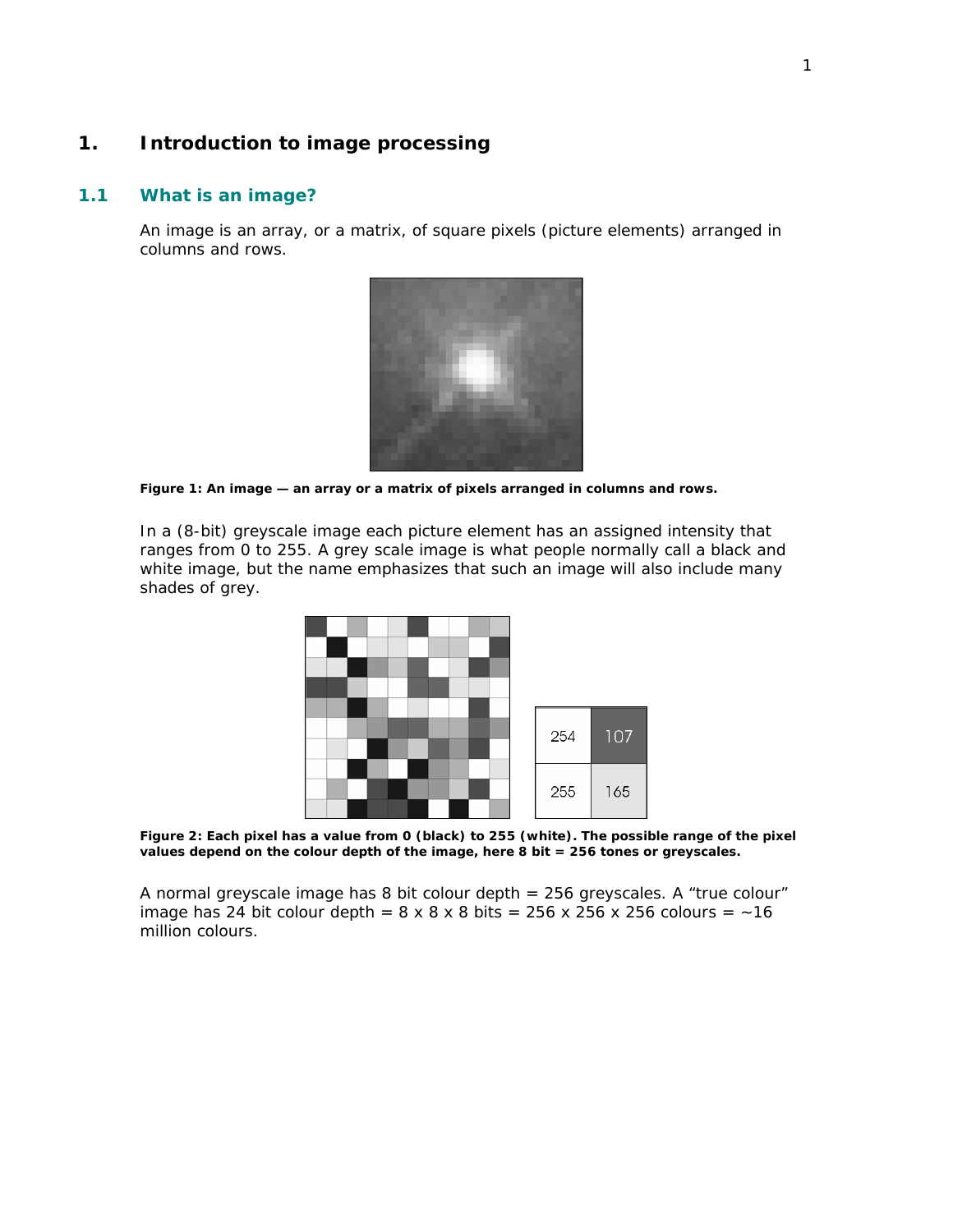

*Figure 3: A true-colour image assembled from three greyscale images coloured red, green and blue. Such an image may contain up to 16 million different colours.* 

Some greyscale images have more greyscales, for instance 16 bit = 65536 greyscales. In principle three greyscale images can be combined to form an image with 281,474,976,710,656 greyscales.

There are two general groups of 'images': vector graphics (or line art) and bitmaps (pixel-based or 'images'). Some of the most common file formats are:

GIF — an 8-bit (256 colour), non-destructively compressed bitmap format. Mostly used for web. Has several sub-standards one of which is the animated GIF.

JPEG — a very efficient (i.e. much information per byte) destructively compressed 24 bit (16 million colours) bitmap format. Widely used, especially for web and Internet (bandwidth-limited).

TIFF — the standard 24 bit publication bitmap format. Compresses nondestructively with, for instance, Lempel-Ziv-Welch (LZW) compression. PS — Postscript, a standard vector format. Has numerous sub-standards and can be difficult to transport across platforms and operating systems. PSD – a dedicated Photoshop format that keeps all the information in an image including all the layers.

# **1.2 Colours**

For science communication, the two main colour spaces are RGB and CMYK.

## **1.2.1 RGB**

The RGB colour model relates very closely to the way we perceive colour with the **r**, **g** and **b** receptors in our retinas. RGB uses additive colour mixing and is the basic colour model used in television or any other medium that projects colour with light. It is the basic colour model used in computers and for web graphics, but it cannot be used for print production.

The secondary colours of RGB – cyan, magenta, and yellow – are formed by mixing two of the primary colours (red, green or blue) and excluding the third colour. Red and green combine to make yellow, green and blue to make cyan, and blue and red form magenta. The combination of red, green, and blue in full intensity makes white.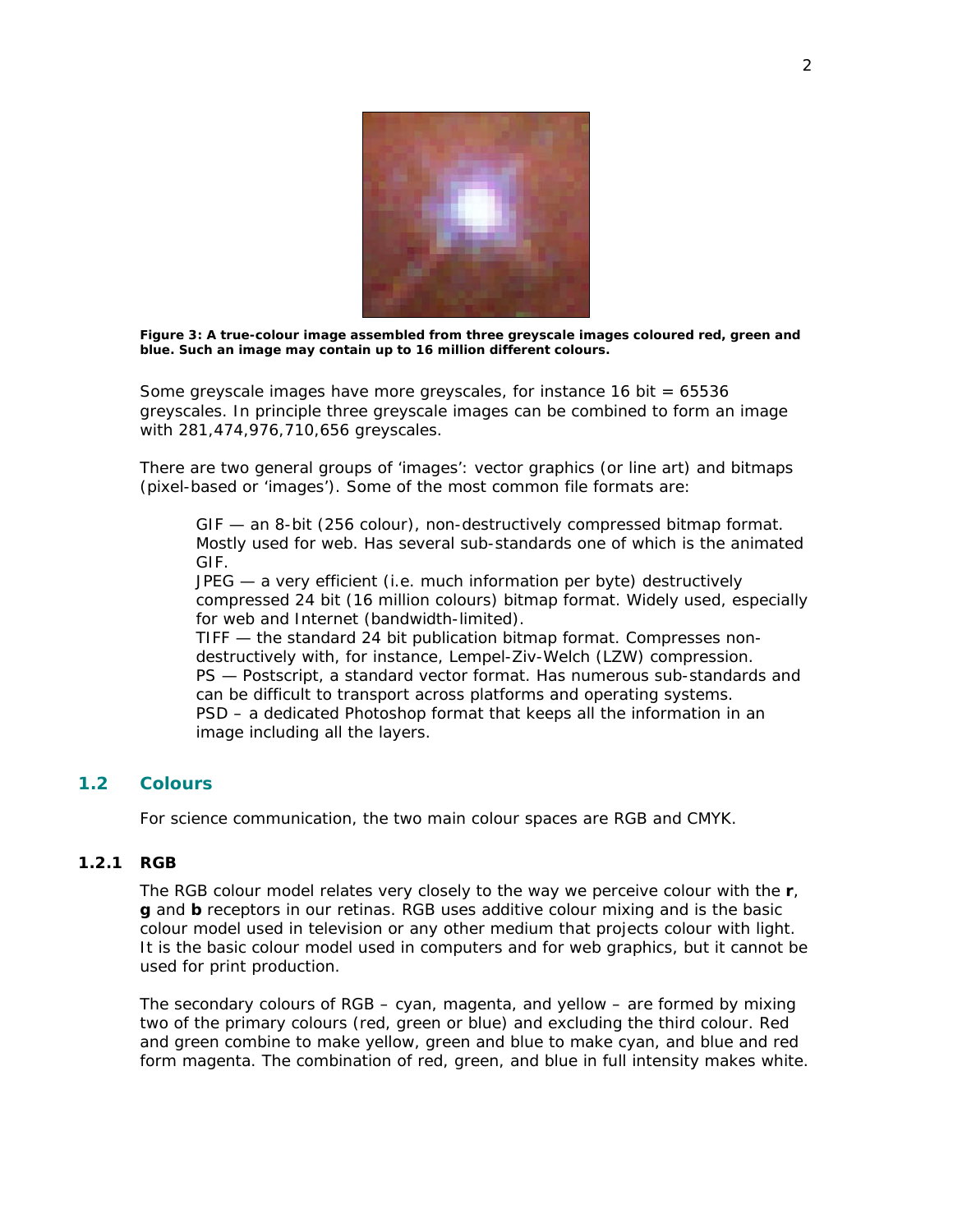In Photoshop using the "screen" mode for the different layers in an image will make the intensities mix together according to the additive colour mixing model. This is analogous to stacking slide images on top of each other and shining light through them.



*Figure 4: The additive model of RGB. Red, green, and blue are the primary stimuli for human colour perception and are the primary additive colours. Courtesy of adobe.com.*

## **1.2.2 CMYK**

The 4-colour CMYK model used in printing lays down overlapping layers of varying percentages of transparent cyan (C), magenta (M) and yellow (Y) inks. In addition a layer of black (K) ink can be added. The CMYK model uses the subtractive colour model.



*Figure 5: The colours created by the subtractive model of CMYK don't look exactly like the colours created in the additive model of RGB Most importantly, CMYK cannot reproduce the brightness of RGB colours. In addition, the CMYK gamut is much smaller than the RGB gamut. Courtesy of adobe.com.*

# **1.2.3 Gamut**

The range, or gamut, of human colour perception is quite large. The two colour spaces discussed here span only a fraction of the colours we can see. Furthermore the two spaces do not have the same gamut, meaning that converting from one colour space to the other may cause problems for colours in the outer regions of the gamuts.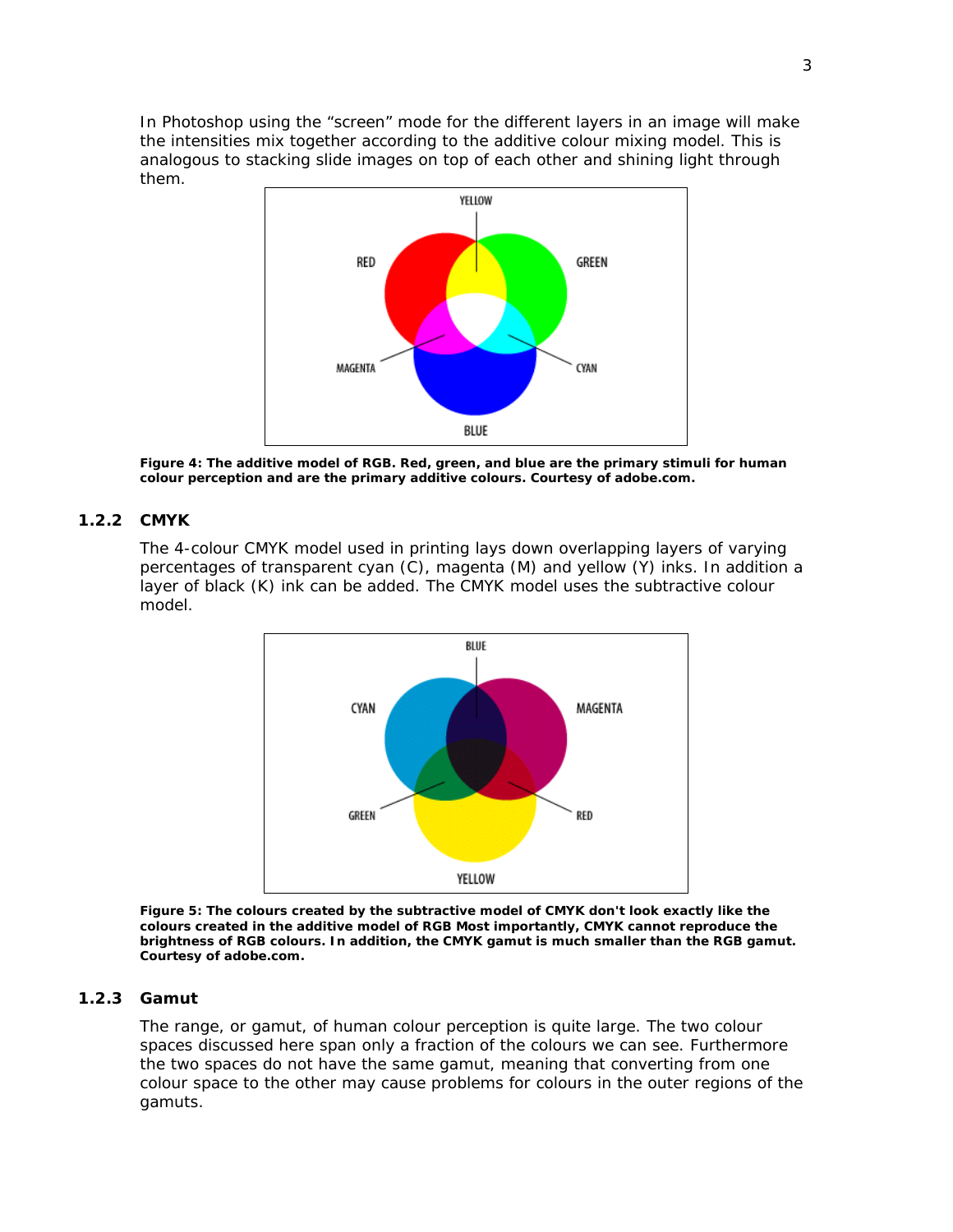

*Figure 6: This illustration clearly shows the different gamuts of the RGB and CMYK colour spaces. The background is the CIE Chromaticity Diagram (representing the whole gamut of human colour perception). Courtesy adobe.com.*

# **1.3 Astronomical images**

Images of astronomical objects are usually taken with electronic detectors such as a CCD (Charge Coupled Device). Similar detectors are found in normal digital cameras. Telescope images are nearly always greyscale, but nevertheless contain some colour information. An astronomical image may be taken through a colour filter. Different detectors and telescopes also usually have different sensitivities to different colours (wavelengths).

# **1.3.1 Filters**

A telescope such as the NASA/ESA Hubble Space Telescope typically has a fixed number of well-defined filters. A filter list for Hubble's WFPC2 (Wide Field and Planetary Camera 2) camera is seen below.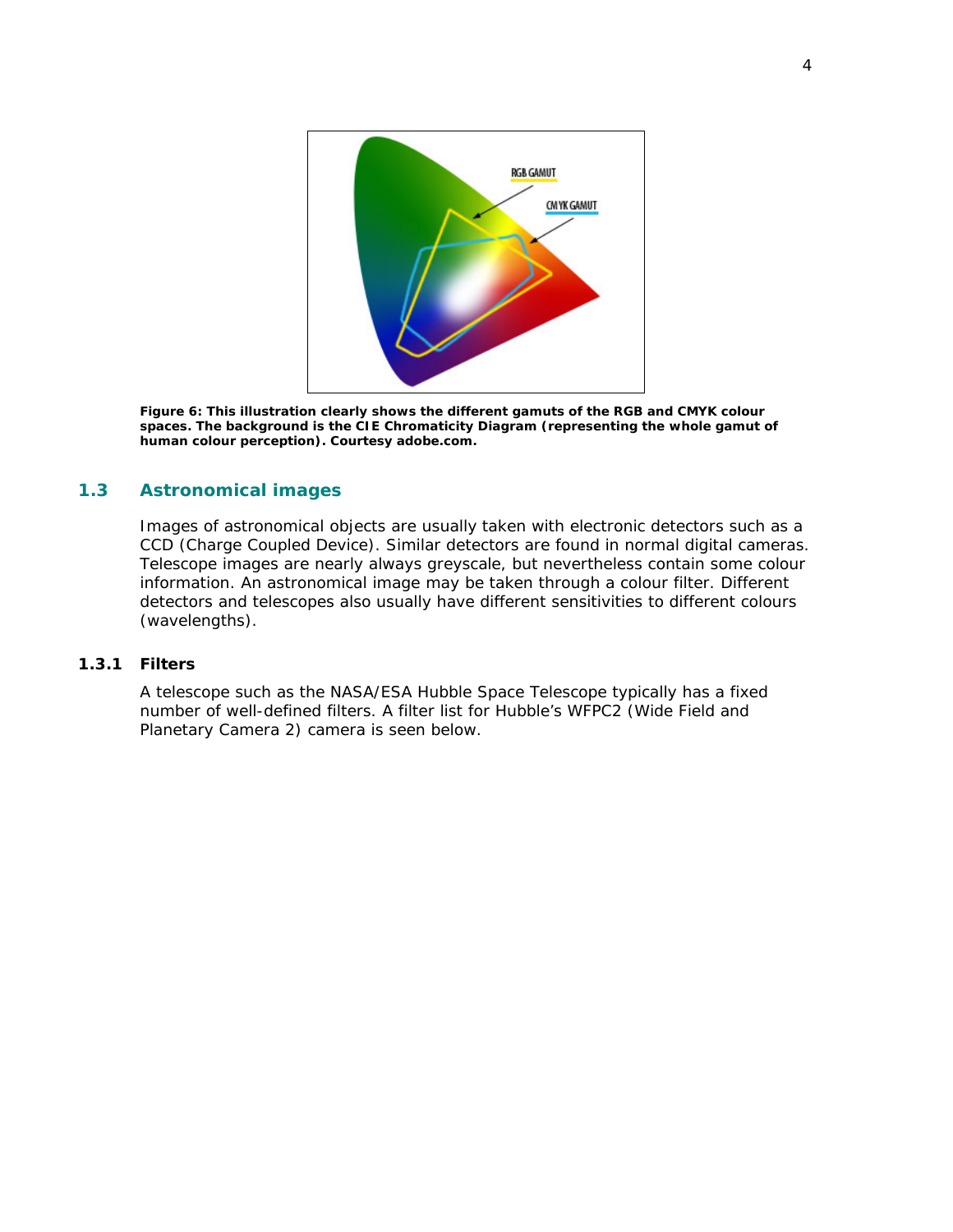| Name   | Type | Wheel          | Slo<br>t       | Notes                                  | In<br>WF/PC-1? | λ(Å)  | $\Delta\overline{\lambda}(\AA)$ | Peak<br>т<br>(%) | Peak λ<br>(Å) |
|--------|------|----------------|----------------|----------------------------------------|----------------|-------|---------------------------------|------------------|---------------|
| F122M  | Α    | $\mathbf{1}$   | 4              | $H$ Ly $\alpha$ - Red Leak             | Y              | 1259  | 224.4                           | 19.3             | 1240          |
| F130LP | B    | $\mathbf{2}$   | $\mathbf{1}$   | CaF2 Blocker (zero focus)              | N              | 2681  | 5568.3                          | 94.5             | 8852          |
| F160AW | А    | 1              | 3              | Woods A - redleak from pinholes        | N              | 1471  | 457.2                           | 10.1             | 1403          |
| F160BW | A    | 1              | 2              | Woods B                                | N              | 1446  | 457.1                           | 12.1             | 1400          |
| F165LP | B    | $\overline{2}$ | $\overline{2}$ | Suprasil Blocker (zero focus)          | N              | 3301  | 5533.2                          | 95.4             | 5796          |
| F170W  | А    | 8              | $\mathbf{1}$   | $\overline{a}$                         | N              | 1666  | 434.6                           | 30.7             | 1655          |
| F185W  | A    | 8              | $\overline{c}$ |                                        | N              | 1899  | 297.4                           | 25.9             | 1849          |
| F218W  | А    | 8              | 3              | Interstellar feature                   | N              | 2117  | 367.9                           | 21.1             | 2092          |
| F255W  | А    | 8              | 4              |                                        | N              | 2545  | 408.2                           | 14.8             | 2489          |
| F300W  | А    | 9              | 4              | Wide U                                 | N              | 2892  | 727.6                           | 50.8             | 2760          |
| F336W  | А    | 3              | $\mathbf{1}$   | WFPC2 U, Strömgren u                   | Y              | 3317  | 370.5                           | 82.6             | 3447          |
| F343N  | А    | 5              | 1              | Ne V                                   | N              | 3427  | 23.5                            | 9.3              | 3432          |
| F375N  | А    | 5              | 2              | [OII] 3727 RS                          | Y              | 3732  | 24.4                            | 19.5             | 3736          |
| F380W  | А    | 9              | 1              | $\overline{a}$                         | N              | 3912  | 694.8                           | 65.0             | 3980          |
| F390N  | A    | 5              | 3              | CN                                     | N              | 3888  | 45.0                            | 36.5             | 3886          |
| F410M  | А    | 3              | 2              | Strömgren v                            | N              | 4086  | 147.0                           | 70.4             | 4097          |
| F437N  | А    | 5              | 4              | [OIII]                                 | Y              | 4369  | 25.2                            | 52.0             | 4368          |
| F439W  | А    | 4              | 4              | WFPC2 B                                | Y              | 4283  | 464.4                           | 68.2             | 4176          |
| F450W  | А    | 10             | 4              | Wide B                                 | N              | 4410  | 925.1                           | 91.4             | 5060          |
| F467M  | А    | 3              | 3              | Strömgren b                            | N              | 4663  | 166.4                           | 75.3             | 4728          |
| F469N  | A    | 6              | $\,1$          | Не II                                  | Y              | 4694  | 25.0                            | 52.4             | 4697          |
| F487N  | А    | 6              | 2              | Нβ                                     | Y              | 4865  | 25.9                            | 58.6             | 4862          |
| F502N  | А    | 6              | 3              | [ОШ]                                   | Y              | 5012  | 26.9                            | 63.7             | 5008          |
| F547M  | А    | 3              | 4              | Strömgren y (but wider)                | Y              | 5446  | 486.6                           | 91.3             | 5360          |
| F555W  | А    | 9              | 2              | WFPC2 V                                | Y              | 5202  | 1222.6                          | 94.6             | 5148          |
| F569W  | А    | 4              | 2              | F555W generally preferred <sup>a</sup> | Y              | 5524  | 965.7                           | 94.2             | 5310          |
| F588N  | А    | 6              | 4              | He I & Na I (NaD)                      | Y              | 5893  | 49.0                            | 91.4             | 5894          |
| F606W  | А    | 10             | 2              | Wide V                                 | Y              | 5767  | 1579.0                          | 96.7             | 6186          |
| F622W  | А    | 9              | 3              | L,                                     | Y              | 6131  | 935.4                           | 95.6             | 6034          |
| F631N  | А    | 7              | 1              | ΙОΙ                                    | Y              | 6306  | 30.9                            | 85.7             | 6301          |
| F656N  | А    | 7              | 2              | Ηα                                     | Y              | 6564  | 21.5                            | 77.8             | 6562          |
| F658N  | А    | 7              | 3              | [NII]                                  | Y              | 6591  | 28.5                            | 79.7             | 6591          |
| F673N  | А    | 7              | 4              | [SII]                                  | Y              | 6732  | 47.2                            | 87.0             | 6732          |
| F675W  | A    | 4              | 3              | WFPC2R                                 | Y              | 6714  | 889.5                           | 97.3             | 6780          |
| F702W  | А    | 10             | 3              | Wide R                                 | Y              | 6940  | 1480.6                          | 97.1             | 6538          |
| F785LP | А    | 2              | 3              | F814W generally preferred <sup>a</sup> | Y              | 9283  | 2096.1                          | 91.7             | 9959          |
| F791W  | А    | 4              | 1              | F814W generally preferred <sup>a</sup> | Υ              | 7969  | 1304.6                          | 95.9             | 8082          |
| F814W  | А    | 10             | $\mathbf{1}$   | WFPC2 I                                | Y              | 8203  | 1758.0                          | 94.8             | 8387          |
| F850LP | A    | 2              | 4              | $\overline{a}$                         | Y              | 9650  | 1672.4                          | 89.2             | 10028         |
| F953N  | A    | $\mathbf{1}$   | 1              | SШ                                     | N              | 9546  | 52.5                            | 95.6             | 9528          |
| F1042M | А    | 11             | 2              | $\frac{1}{2}$                          | Y              | 10437 | 611.0                           | 81.6             | 10139         |

*Figure 7: Filter list for Hubble's WFPC2 camera (Wide Field and Planetary Camera 2). Filter names are to the left (names include approximate wavelength in nm) in column 1. Column 5 contains the physical property of the radiation the filter lets through. Column 7 is the central wavelength. The N's and W's are short for Narrow and Wide.* 

Filters can either be broad-band (**W**ide) or narrow-band (**N**arrow). A broad-band filter lets a wide range of colours through, for instance the entire green or red area of the spectrum. A narrow-band filter typically only lets a small wavelength span through, thus effectively restricting the transmitted radiation to that coming from a given atomic transition, allowing astronomers to investigate individual atomic processes in the object.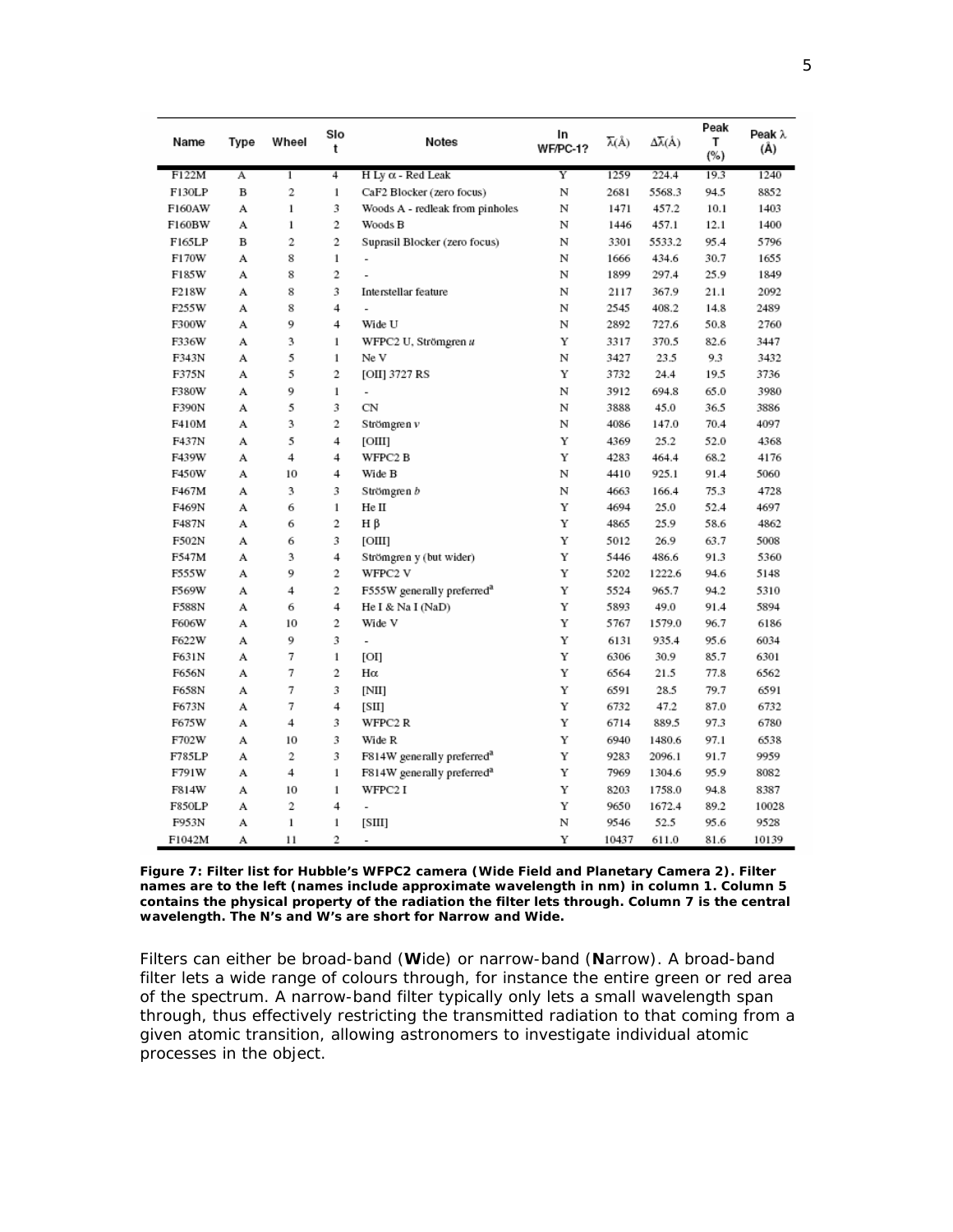A filename such as 502nmos.fits indicates that the filter used has a peak at 502 nm. In the table below, you can see that this filter is a narrow bandwidth filter, i.e. it only lets radiation with wavelengths within a few nm of 502 nm through.

Below is an example of an image composed from narrow-band exposures. This results in very sharply defined wisps of nebulosity since each exposure separates light from only some very specific physical processes and locations in the nebula.



*Figure 7: Example of an image constructed from narrow-band exposures. Since the narrowband exposures probe individual atomic transitions the result is an image that has very 'sharp' features.* 

Galaxies are often studied through broad-band filters as they allow more light to get through. Also the processes in a galaxy are more 'mixed' or complicated, result from the outputs of billions of stars and so narrow-band filters give less 'specific' information about the processes there.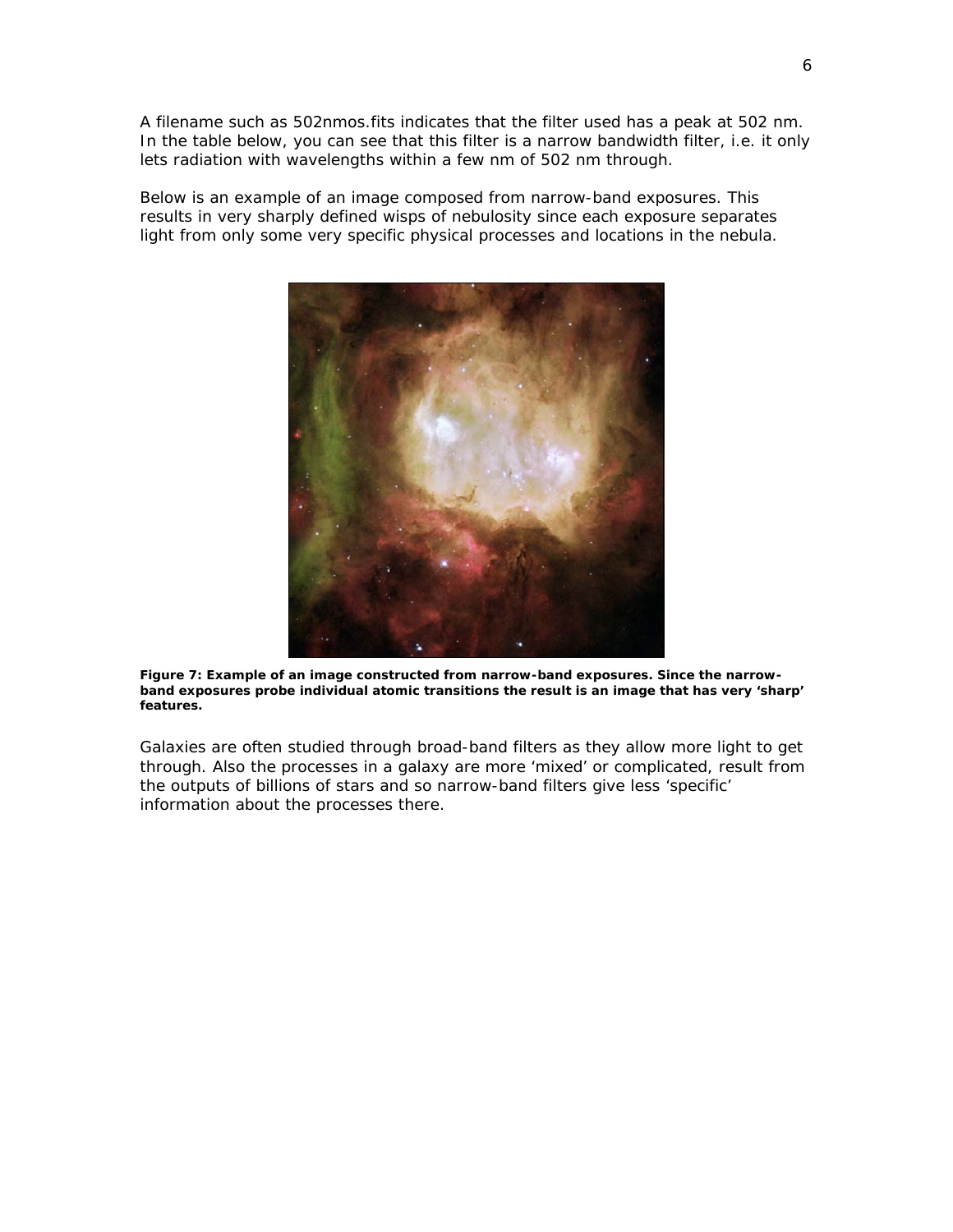

*Figure 8: A broad-band image of the "Hyperactive galaxy NGC 7673".* 

A visual example of the different filters available onboard Hubble is seen in the following figure.



*Figure 9: An example of an image constructed from 7 broad-band filters all the way from ultraviolet (left) to infrared (right).*

A figure illustrating the process of stacking together different colour exposures is seen below.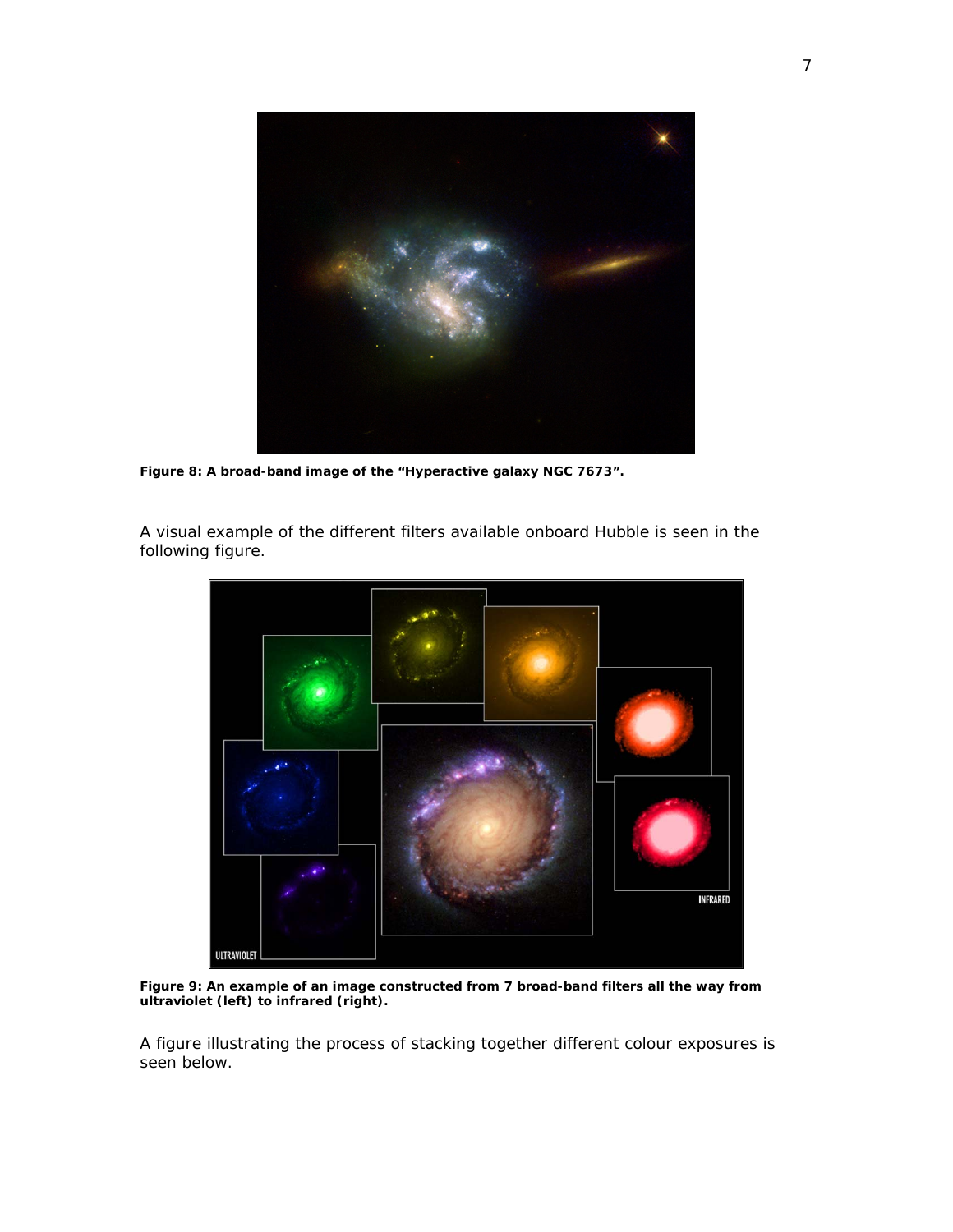

*Figure 10: An example of how a colour image is constructed from four broad-band filters (seen from the side in 1.): blue, green yellow and red. When the images are overlaid (2. and 3.) the resulting image (4.) is a colour composite.* 

# **1.4 Assigning colours to different filter exposures**

The astronomical images we see on the web and in the media are usually 'refined' or 'processed' as compared to the raw data that the astronomers work on with their computers. In 'pretty pictures' all artefacts coming from the telescope or the detectors are for instance removed as they do not say anything about the objects themselves. It is very rare that images are taken with the sole intention of producing a 'pretty' colour picture. Most 'pretty pictures' are constructed from data that was acquired to study some physical process, and the astronomer herself probably never bothered to assemble the greyscale images to a colour image.

#### **Natural colour images**

It is possible to create colour images that are close to "true-colour" if three wide band exposures exist, and if the filters are close to the r, g and b receptors in our eyes. Images that approximate what a fictitious space traveller would see if he or she actually travelled to the object are called "natural colour" images.

To make a natural colour image the order of the colours assigned to the different exposures should be in "chromatic order", i.e. the lowest wavelength should be given a blue hue, the middle wavelength a green hue and the highest wavelength should be red.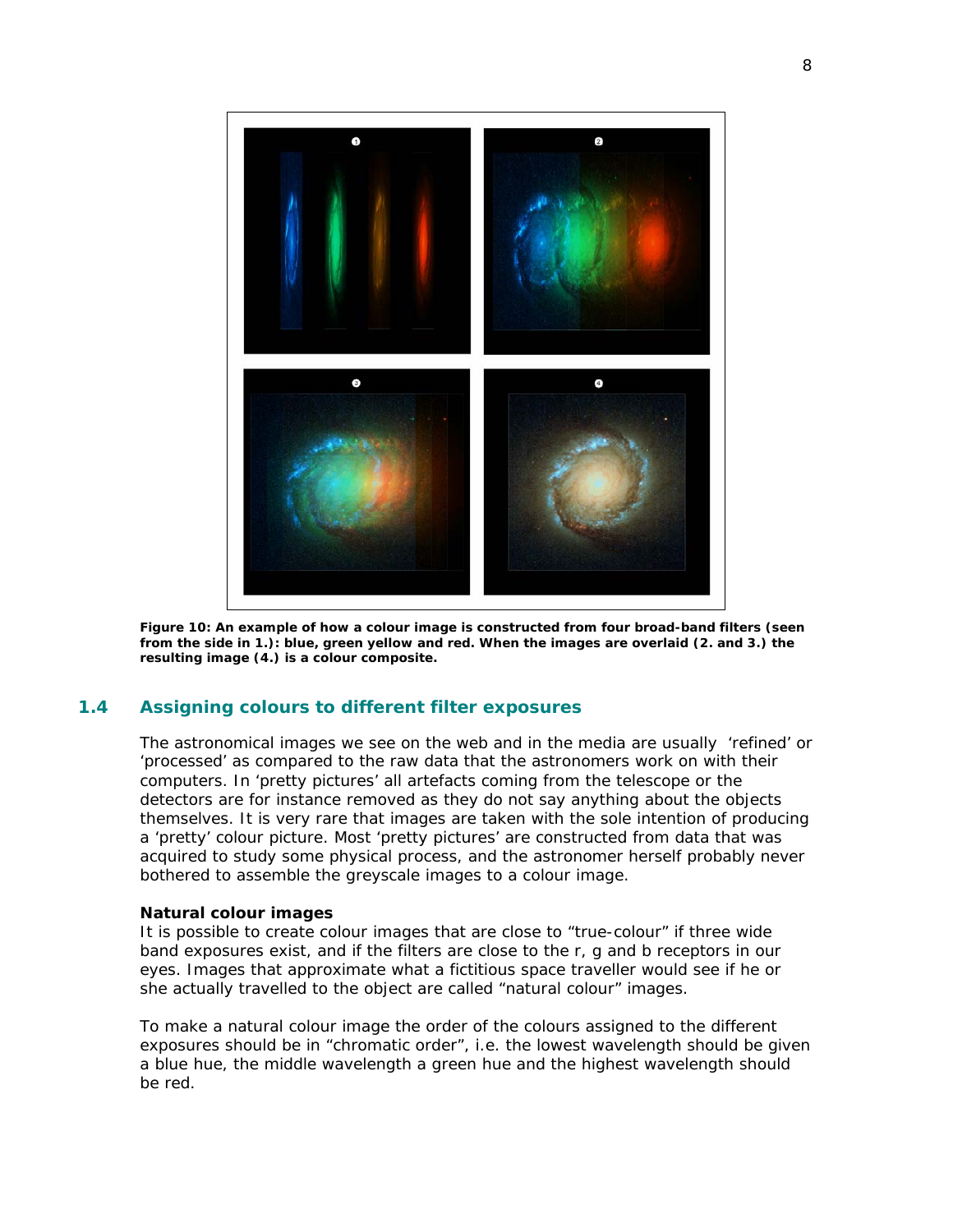#### **Representative colour images**

If one or more of the images in a data set is taken through a filter that allows radiation that lies outside the human vision span to pass – i.e. it records radiation invisible to us - it is of course not possible to make a natural colour image. But it is still possible to make a colour image that shows important information about the object. This type of image is called a representative colour image. Normally one would assign colours to these exposures in chromatic order with blue assigned to the shortest wavelength, and red to the longest. In this way it is possible to make colour images from electromagnetic radiation far from the human vision area, for example x-rays. Most often it is either infrared or ultraviolet radiation that is used.

## **Enhanced colour images**

Sometimes there are reasons to not use a chromatic order for an image. Often these reasons are purely aesthetic, as is seen in the example below. This type of colour image is called an enhanced colour image.



*Figure 12: An example of an enhanced colour image (not in chromatic order): Sometimes it is necessary to break the 'rules' for image processing. Here the Hydrogen-alpha filter is coloured blue instead of the red colour it is in nature. This is an example of a so-called false-colour image, where the blue was chosen for aesthetic reasons.*

#### **You are the judge**

When processing raw science images one of the biggest problems is that, to a large degree, you are 'creating' the image and this means a colossal freedom within a huge parameter space. There are literally thousands of sliders, numbers, dials, curves etc. to twist and turn.

Speaking of right and wrong, there really are no wrong or right images. There are some fundamental scientific principles that should normally be observed, but the rest is a matter of aesthetics — taste. Chromatic ordering of the exposures is one of the important scientific principles.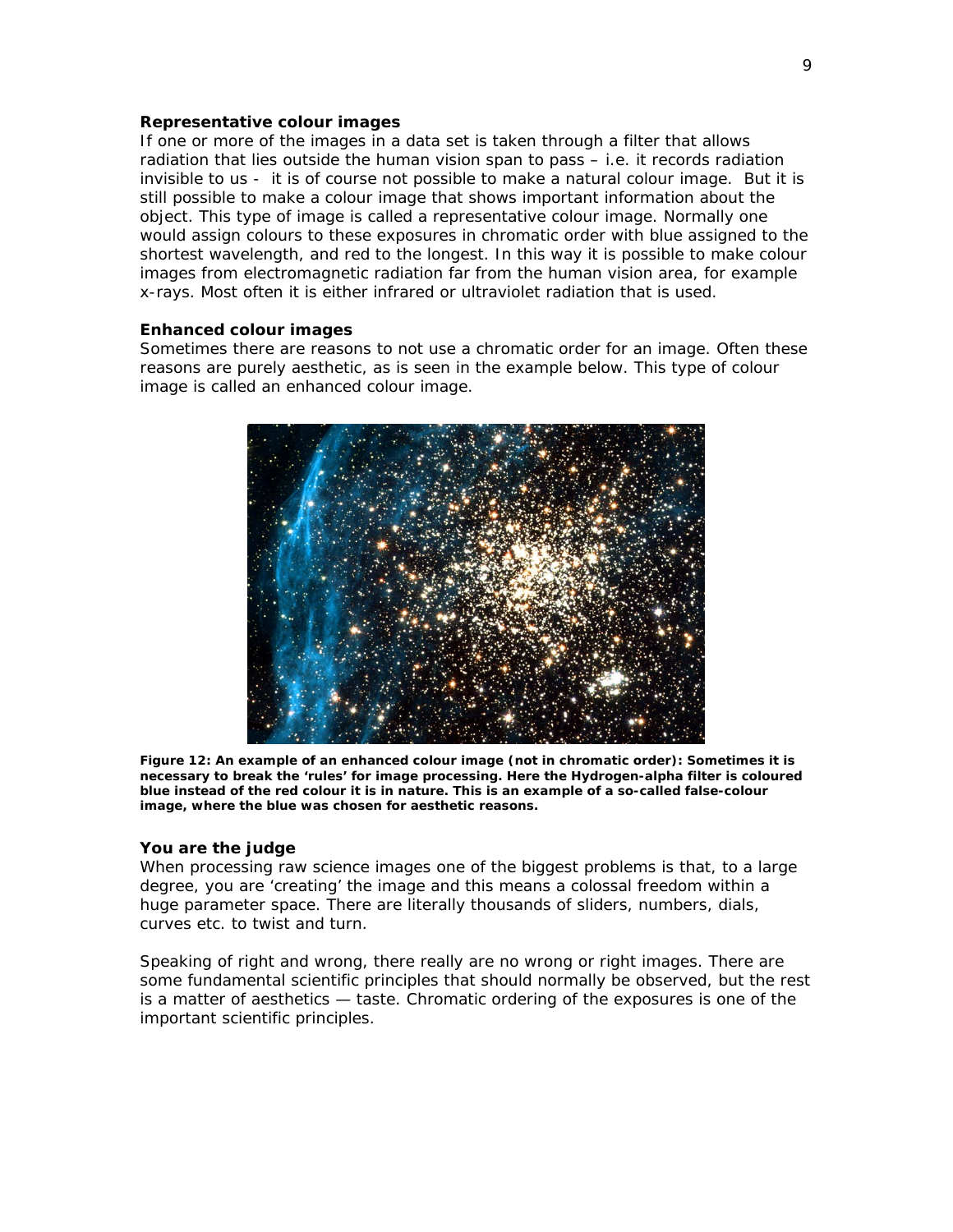

*Figure 13: Sequences in the production of a Hubble Space Telescope image of Messier 17. First the individual exposure (taken through three different filters): 1. 673n (Sulphur) shown in red in the final image), 2. 656n (hydrogen, green), 3. 502n (oxygen, blue), 4. First colour composite attempt, 5. Improving, 6. Improving, 7. Improving, 8. Adjusting the composition and then 9. Final colour and contrast adjustments for the final image.* 

# **1.5 Stretch function**

One particularly important aspect of image processing is the choice of the best stretch function. You choose which "stretch function" or representation to use in the Fits Liberator window.

A logarithmic representation of the pixel values tends to suppress the bright parts of the image, i.e. the stars, and to enhance the fainter part, e.g. nebulosity. This can be desirable if the 'faint stuff' needs 'a boost', but a logarithmic stretch function can also reduce the contrast in an image, producing a lower dynamic range as is seen in the example below.